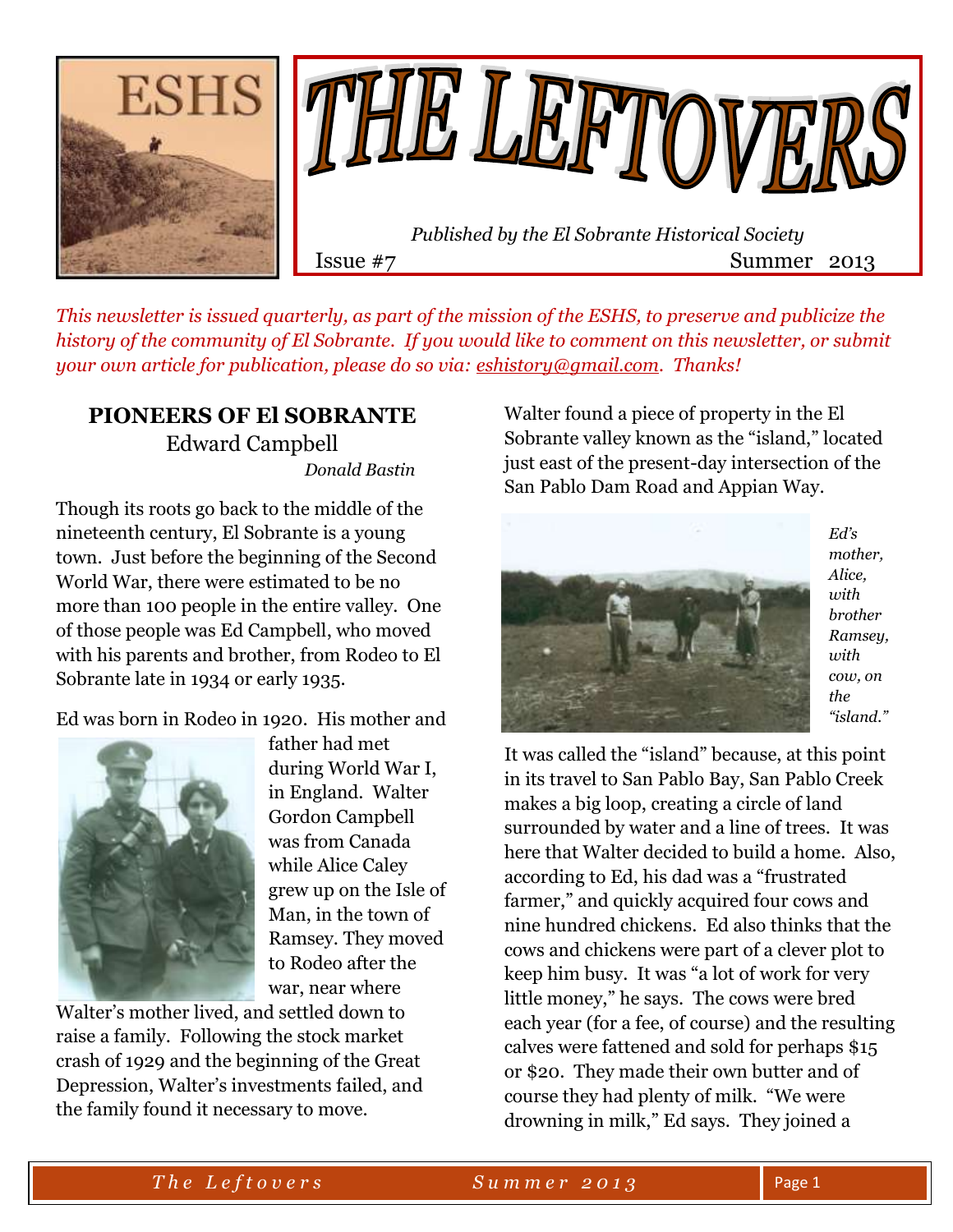poultry co-op, the Poultry Producers of Central California (which later became Nu-Laid Eggs). The co-op would sell feed to the poultry farmers in the area, and pick up the eggs on a regular basis, trucking them to Petaluma. At the end of the year, the family would receive a check for all their hard work, though they never knew how much they would make, though it was never very much.



This is a picture of the new Campbell home on the "island" taken shortly after it was built. It has changed little over the years, and is now a rental unit.



Here we see a picture of Ed standing in front of his old home, taken in 2010.

Just across the road (San Pablo Dam Road) was the sprawling Richmond Farm Creamery, also known as the S.P. Skow & Sons Dairy. Though most of the land was leased, the operation covered all of the land from the Dam

Road, from about Appian Way, to the top of the ridge line, and east to around where Greenridge road now intersects the Dam Road (just east of May Road). There was literally nothing else around, recalls Ed, so he naturally gravitated to the dairy, when he wasn't in school or taking care of the chickens and cows. There were kids to play with, and he could earn a little (very little) extra money working at the dairy when he could not find other work. It was here that he met his future wife, Jeanne

Stark, the daughter of Clara Stark, who worked as a cook on the ranch. Clara's sister, Freda, had married Wilbur Skow, one of the four sons of the original founder of the dairy, Soren Skow.



All the local kids, of high school age, attended Richmond Union High School. Ed remembers the school bus that came down the Dam Road from Orinda, and picked up the kids at the Skow Ranch. It was on the school bus that Ed first met many of the children who lived on the ranch. Ed graduated from RUHS in 1938.

While brother Ramsey went on to college, Ed became a carpenter's apprentice. This career was cut short when a friend, George Newell (of the Newell Ranch) accidently shot him through the shoulder. The hollow-point 30-30 round made a small hole going in but a much larger one coming out. Ed says the hole in the cab of the pickup truck was even bigger. Eventually, when the wound was sufficiently healed, Ed was able to secure a relatively non-physical job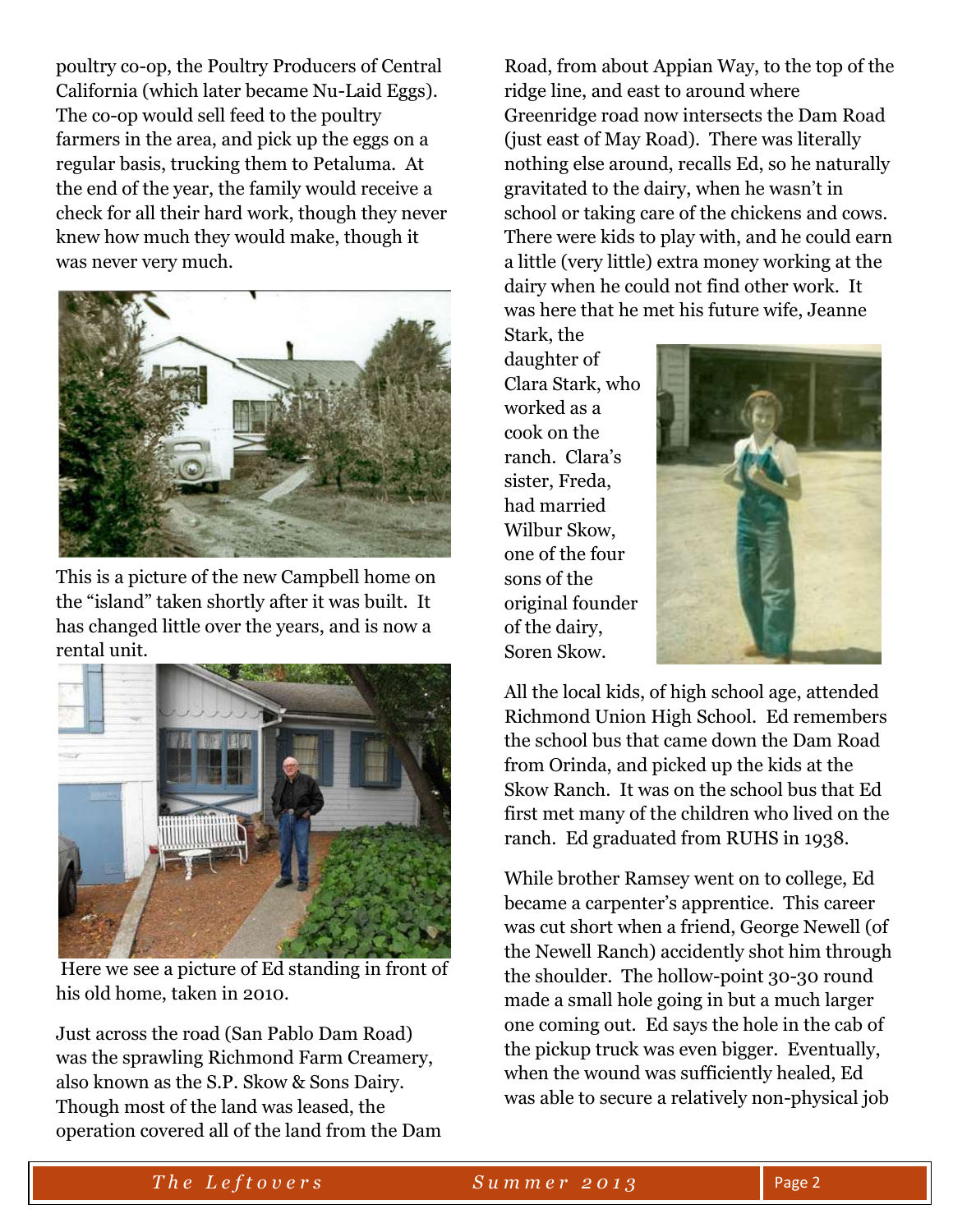with Union Oil in Rodeo, where his father had worked.



Ed's dad, Walter, died at the age of 51 in 1941. He had suffered for years from the effects of trench warfare (including gassing) suffered while serving in World War I. Ed adds that his two-pack-a-day cigarette habit probably did not help. His mother had to go

to work, which she did in the nearby Richmond shipyards. She had experience as an accounting clerk, which she put to good use while working in Richmond.

Due to his injury, Ed was unable to serve in the military in World War II. But he was able to help out with the volunteer fire department in El Sobrante, which he joined in 1942. Before

this date, the entire fire department consisted of a single truck, located on the Skow ranch. The truck was supplied by the county, but everything else, including the gasoline, was the responsibility of the Skow family. There was no alarm system,



other than the smoke from the numerous grass fires that plagued the hillsides during the summer. Whoever noticed smoke jumped into the truck, along with whoever else was around and off they went. By 1942, with the rapid growth of the area, the town had its own station, on the west side of Appian Way, just opposite the location of the present-day

station. The department now boasted three trucks. But no one was paid.

Ed had been courting Jeanne Stark for years, but she was too young to get married. So the couple waited until Jeanne graduated from High School in June of 1944. Within a few weeks, they were married, and Ed had to start thinking about a home of his own. He decided

to build a new house just across the little lane



that led to the home that his father had built in 1935. Like the original home, that house is still standing. The little road, now called Campbell Lane, runs to Canyon Pool. Craig Ortleib began giving swimming lessons in his pool in the Canyon Park development in 1951. The business moved across the street in 1960 to its present location.

Ed and Jeanne would have two children, a boy and a girl, Steve and Terry. Both would grow up in the town of El Sobrante.



Terry is seen here, in 1949, picking poppies on "Poppy Hill," just at the top of Appian Way before it descends toward what was then the city limit of Pinole. The site is now covered by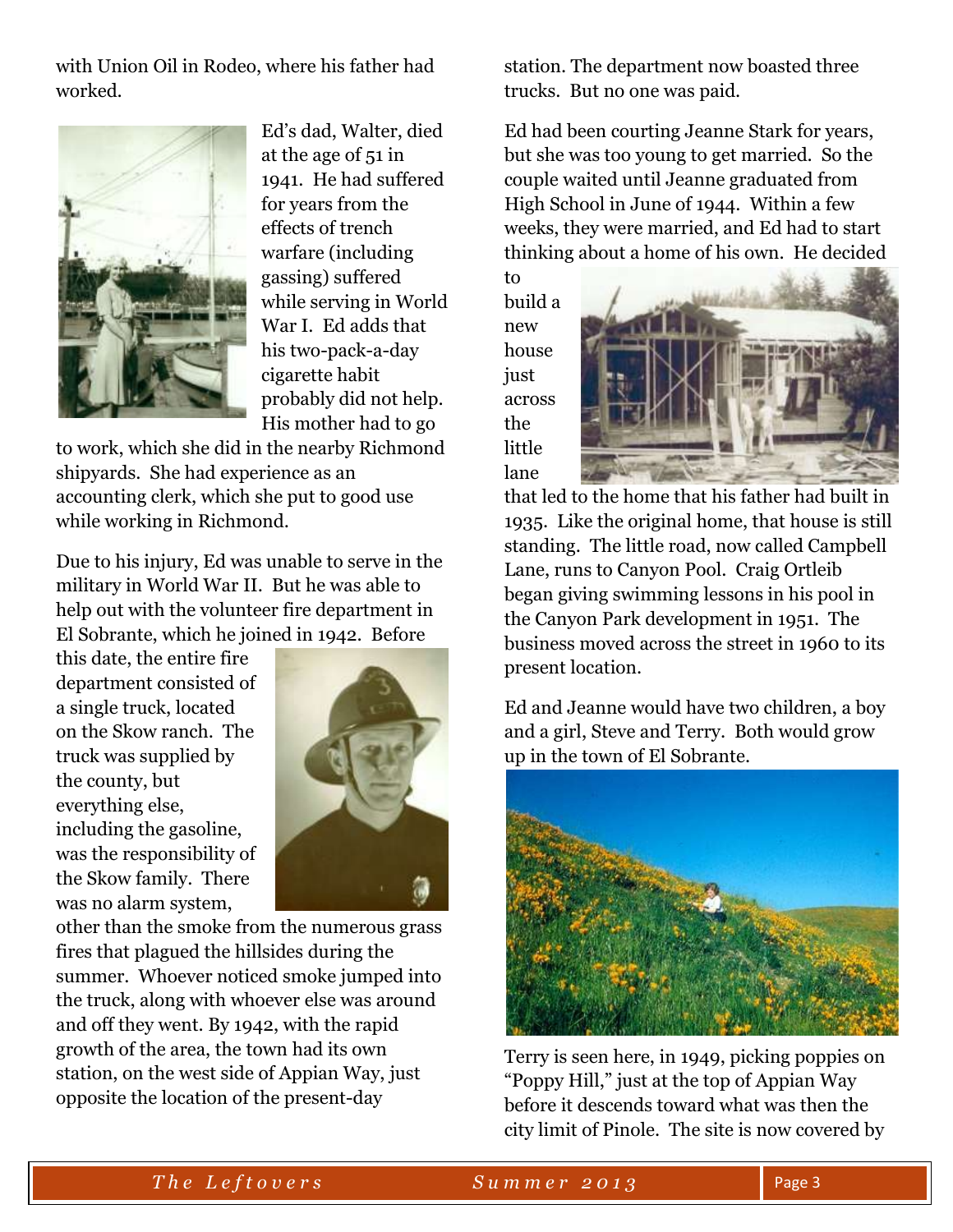the Bay Park Senior Housing complex, and the area has since been annexed to Pinole.

In 1949 the town opened its brand-new fire station, just across the road from the old structure, on Appian Way. "The town started to build up—it was getting bigger and bigger," Ed recalls. A new station and, more and newer trucks were needed, to fight the house fires that were becoming common. One of the new trucks was an American La France, with a cab over the front wheels. Ed recalls that he put the first dent in that truck, while delivering it to the station. He was not used to driving a vehicle with the front wheels behind him and, while turning onto the bridge over San Pablo Creek, on Appian Way, he misjudged the turning radius, and slammed into the railing. "They were real pleased with me," he says.



Even with the opening of the new station and the acquisition of modern equipment, the fire department was still a volunteer operation. Shortly after the opening of the new station, the chief, Charlie Matteson, began to be paid a salary (\$300/mo). But no one else would be paid for several years.

According to Ed, fire fighters were alerted by the sound of a powerful air horn, which was powered by air tanks removed from a submarine on Mare Island. The horn could be heard all over the valley, and the volunteers would converge on the station, either to man

the trucks or to follow in their own cars. Ed recalls that the initial phone call, advising of a fire, would go to the wife of Chief Matteson, who would somehow (he does not recall how) get a message to the station to blow the horn. Ed thinks that there were bunks at the new station, so a volunteer might have manned the station, at least part of the time. Not the best arrangement, but a significant improvement over the past.

In the mid 1950s, Ed moved with his family to the White Cliff area of El Sobrante (now Richmond) off May Road. This is where he still resides. His wife has passed on, as has his son, Steve, who, tragically, died in an accident. His daughter, Terry, who recently retired, now spends a lot of time with her dad, thus enabling him to stay more or less independently in the home that he has occupied now for over 50 years. His mind is still solid, and he remembers fondly his years growing up and living in El Sobrante. It was a good place to live, he says. "It wasn't crowded and it wasn't a town, a city." He sometimes worries about the house, whether it will survive the next earthquake or the termites that he sees flying about in the spring. "I used to worry about them a lot," he says, "but before they eat the house up, I'll be gone."



*Ed Campbell, with prize trout, San Pablo Reservoir, 1995.*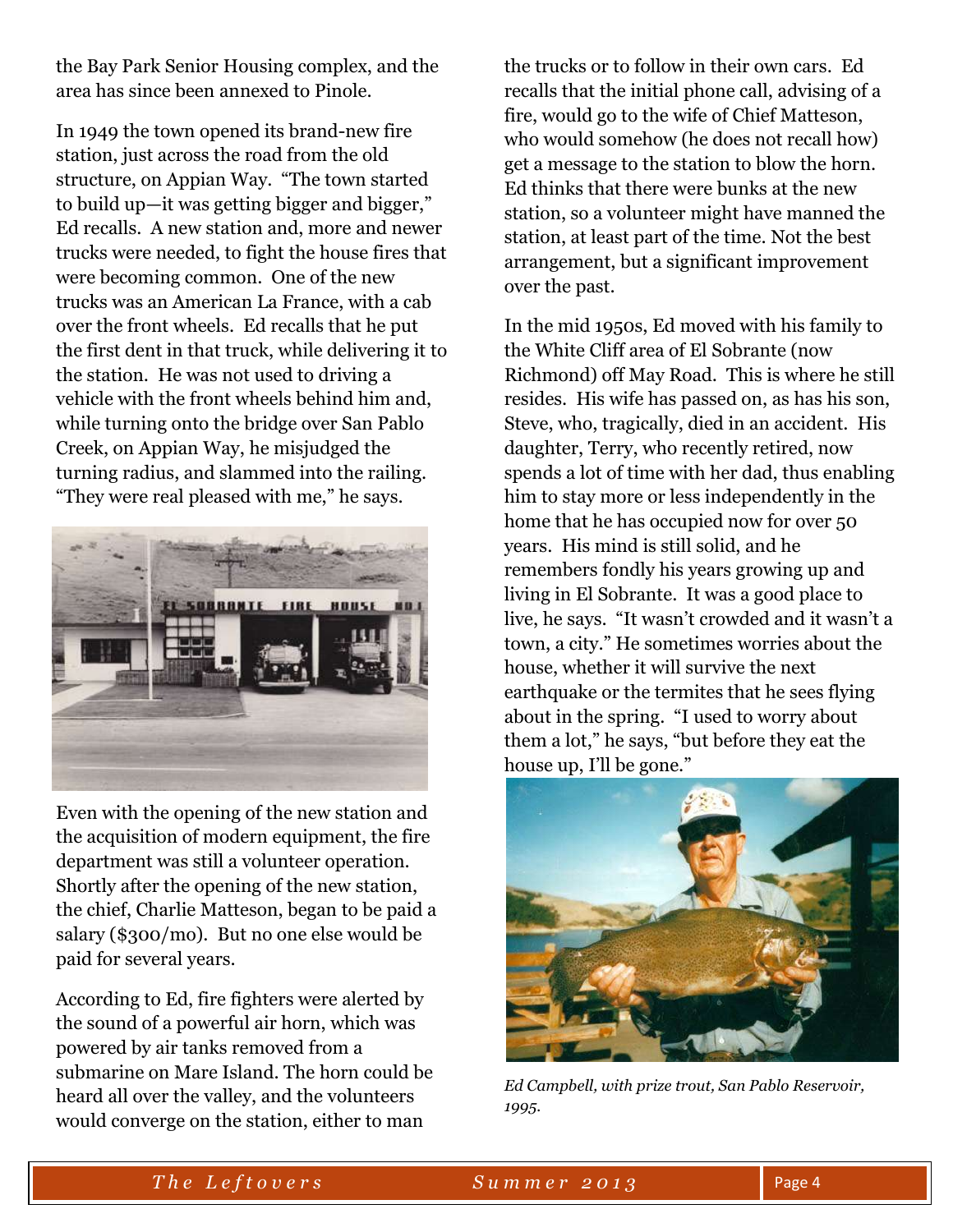# **Who Doesn't Like a Garage Sale?**

 *Steve James*

Well, maybe the person that has a neighbor who has one every weekend. For me, I'm hooked. Over the years I've tried to limit myself to Estate Sales. Why, well most garage sales have little to offer for us bargain hunters. That's unless you're looking for baby clothes. Me, I'm looking for that collectible or artifact item that sells for a dollar, but is valued at thousands. Right, fat chance, but that's what Antique Road Show has us sold on. That one item, that no one else sees any value in. It does happen, but not usually for a dollar.

Estate Sales are a little morbid. You're viewing someone's worldly possessions. Items of everyday use and those that held treasured personal value. Not necessarily of great monetary value, but something that gave them an inner feeling of joy.

Estate Sales are usually run by professionals, which take 35% of the sales. Items are priced according to their market value, removing the sentimental emotions from the transaction. Items tend to be a little higher in price, than that local garage sale, due to the professional knowing the market value. They're seeking the highest price for their customer and hence a higher revenue for them. Items that don't sell on the first day get marked down on day two.

You have to be early and willing to put up with a crowd, but there are some great values out there. Not cheap, but quality items. Collectibles and every once in a while a true artifact.

### **What's an Artifact?**

A simple question, what's an Artifact? Most people know what that is. It's a, you know, a thing, a thing that's old. Yeh, that's an Artifact, something old. Here are a few definitions from Wikipedia:

- [Artifact \(archaeology\),](http://en.wikipedia.org/wiki/Artifact_(archaeology)) an object formed by humans, particularly one of interest to archaeologists
- [Cultural artifact,](http://en.wikipedia.org/wiki/Cultural_artifact) anything created by humans which gives information about the culture of its creator and users
- [Social artifact,](http://en.wikipedia.org/wiki/Social_artifact) a product of individuals or groups (social beings) or of their social behavior

The El Sobrante Historical Society has a small but growing collection of items that form a rich History of El Sobrante. Preserving these artifacts is a main part of our ESHS charter. Each artifact is a piece of the puzzle that forms El Sobrante. Some El Sobrante artifacts are proud treasures of the owner, which are on display in their home. Some are buried in the garages, with an "oh I forgot I had that", and some lay idle without a hint of their importance.

Our Board members are always on the lookout for items to add to our collection, whether it be on Ebay, word of mouth, or local Estate Sales. We have located items from documents to fire trucks. Of course, not all items are obtainable, nor do we have room for storage (our garages are getting full). Yet, we still seek to preserve.

We ask for your help in any way you can, to help preserve the history of El Sobrante. If an item is a family treasure by all means keep it, but consider the future of having that item preserved for all of El Sobrante. If you're not sure an item is worthy of artifact status, please contact us and let us check it out.

~~~~~~~~~~~~~~~~~~~~~~~~~~~~~~~~

# **"Smitty"** An El Sobrante Original *Lyle Miller*

Mike Smith, born at Brookside Hospital in 1954, attended Hillview school, Juan Crespi intermediate, then graduated DeAnza High School in 1973.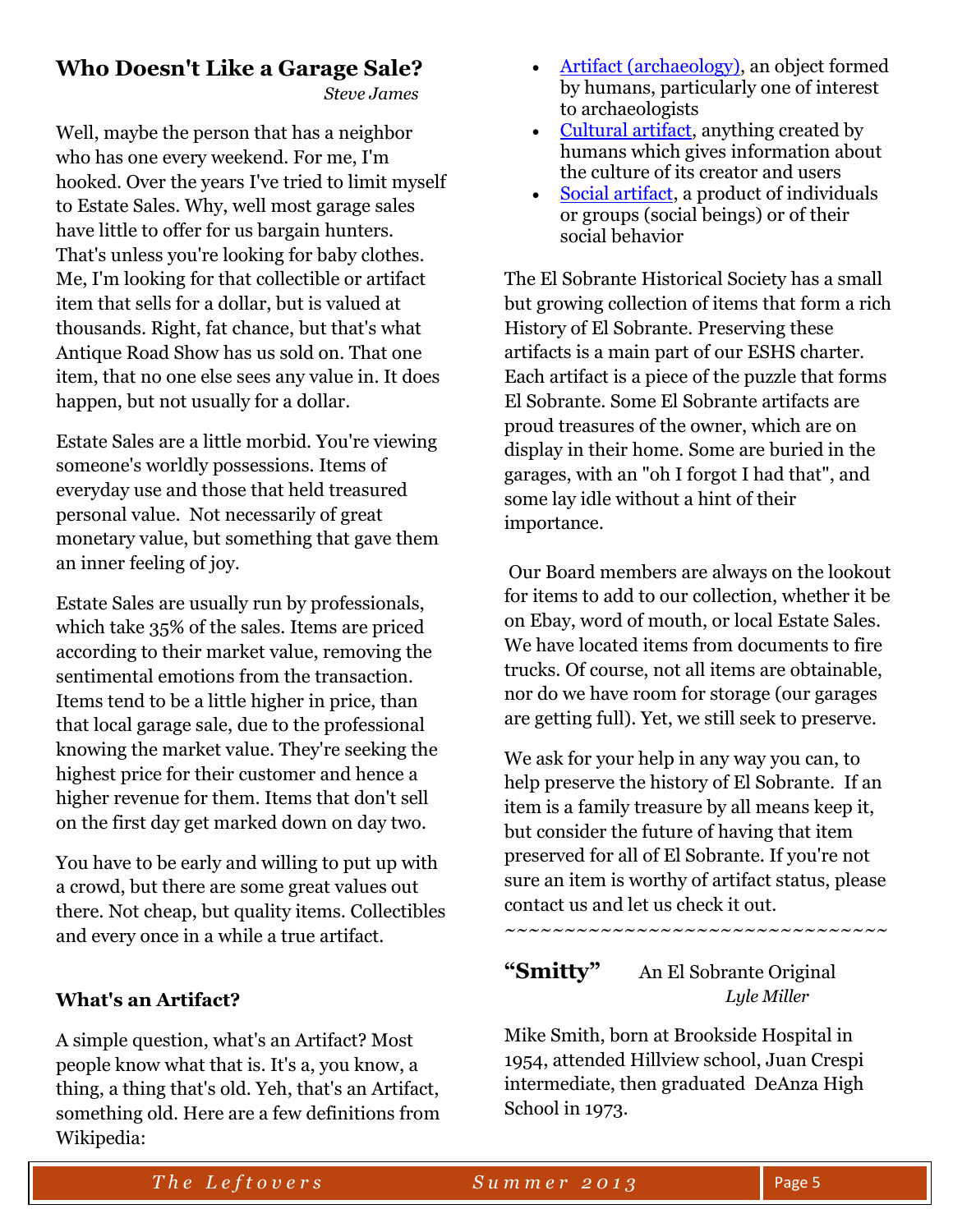Smitty probably delivered your Richmond Independent news paper when he was a kid. If you got your gas pumped & windows washed at Eshom's 66 station or Oliver's Chevron back in the 1970s thru the '80s, It was probably Smitty providing the smiling service.

At the annual El Sobrante Stroll, you may have seen Smitty sitting at his vintage drum set keeping the beat for his band mates "The Kopy-Kats". Since first seeing the Beatles on Ed Sullivan in 1964, young Smitty took an interest in playing the drums just like Ringo & hasn't missed a beat since 1965 ! He's currently employed by East Bay Ford (since 1995) in their parts dept.

Mike's Mom and Dad first met in high school (RUHS), got married and bought a 2 bedroom house in El Sobrante's Canyon Park neighborhood. When Mike was born, his folks



needed more room and bought his Uncle's house across the street because the garage had been converted to a 3rd bedroom.

Mike's Dad (born in Fresno) got a job at Standard oil refinery in Richmond and shortly after got the call from the U.S. Army and was sent to Germany for a few years in the early 1950s. When his term was completed he returned to his old job at the refinery and retired in about 1987.

Mike's Mother, (born in San Pablo) had a job at S.H. Kress dept. store on Macdonald Avenue in Richmond and also worked for Bank of America until she retired. She still lives in the house her kids grew up in since 1954 !



Smitty has some very nice vehicles to get him around, including an original Shelby Mustang, a 1957 Ford Ranchero and a 1969 Honda minitrail cycle.

*Smitty recently underwent shoulder surgery, which may limit his ability to play the drums. But hopefully, you will be able to see him and some of his cars at the next El Sobrante Stroll, coming up on September 15! ~Ed.* 

### **A NEW DOWNTOWN PARK FOR EL SOBRANTE?**

 *Maurice Abraham*

A committee of El Sobrante residents have selected the El Sobrante Library site as the location for a new downtown park. Assembled by District 1 Supervisor John Gioia only 4 months ago, the ad hoc Downtown Park Committee arrived at its choice after discarding several other downtown site options due to land ownership issues and other complexities.

Because the library site is already owned by the County, action on the proposed park is expected to move swiftly. The next step will be to hire a Landscape Architect to assist the committee in determining the specific type of park envisioned and to develop a preliminary park plan and construction cost estimate. The Landscape Architect is expected to be on board this Fall and a preliminary design in place by Spring of next year. The goal is to create a park that will best serve the community and will help activate the downtown area.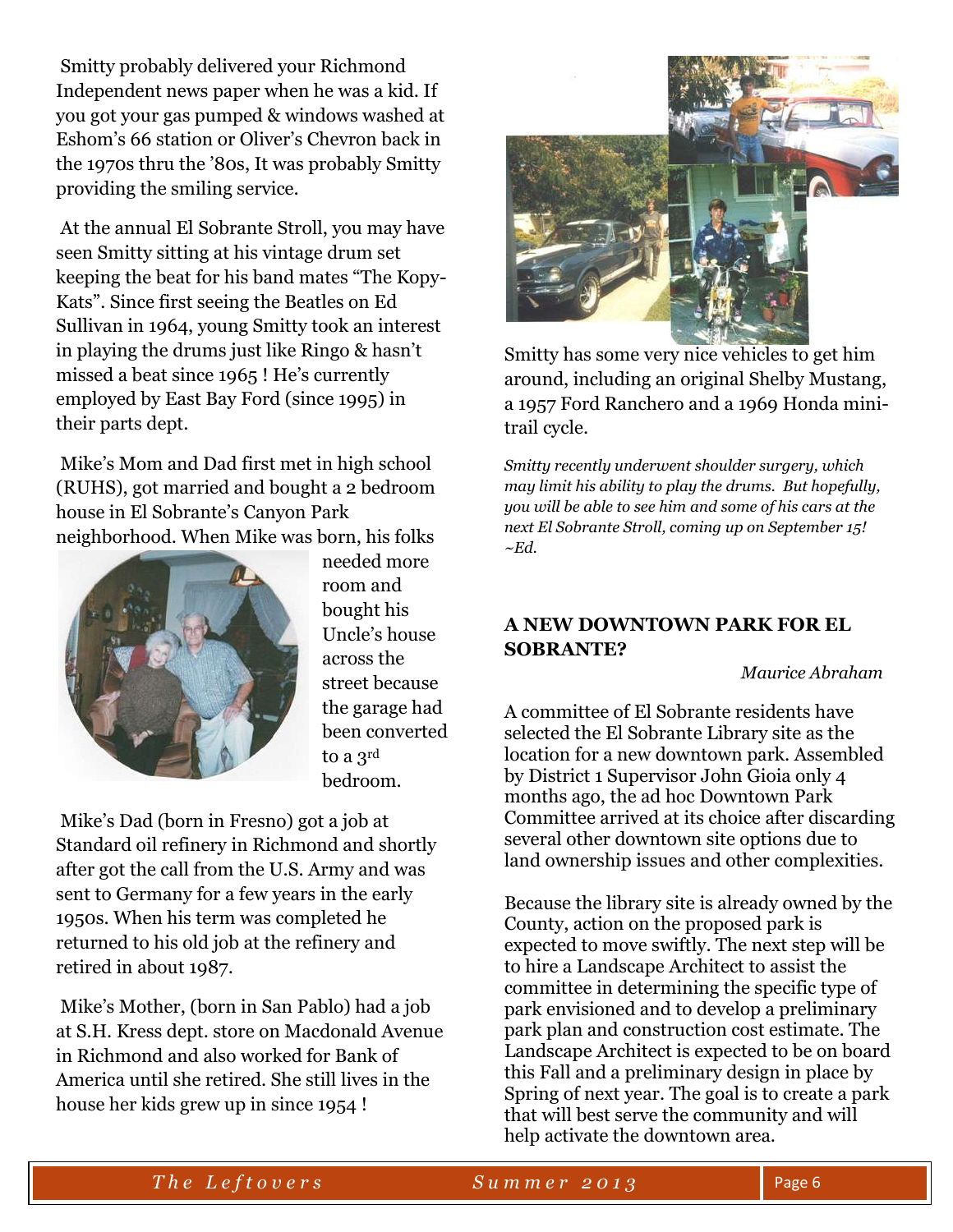The new park will be located directly behind the library building and include the San Pablo Creek native plant demonstration garden developed and maintained by the San Pablo Creek Watershed Neighbors Education and Restoration Society (SPAWNERS) volunteers. Preliminary discussions have included the possible construction of a small museum building or an open exhibit pavilion to be shared by your historical society and SPAWNERS.

Funding for the new park will come from the County's existing park dedication fees fund and the East Bay Regional Park District Measure WW program. A combined total of approximately \$1.1 million is available for El Sobrante park projects.

Depending on final design, the proposed park could consume a significant portion of these funds. Approximately \$420,000 is available in locally generated park dedication fees, and some \$640,000 in Measure WW funds are allocated to El Sobrante. However, a Grant application for specific use of the Measure WW funds still must be approved by the Park District.

Measure WW was approved by voters in Alameda and Contra Costa counties in November 2008. The measure extended Measure AA, approved in 1988, to help the Park District meet the increasing demand to preserve open space for recreation and wildlife habitat. It made funding available directly to cities and special park districts for high priority community park projects.

The El Sobrante Historical Society members Donald Bastin and Maurice Abraham are both part of the Downtown Park Committee.

#### **HISTORIC MARKERS PLANNED FOR DOWNTOWN AREA** *Maurice Abraham*

San Pablo Dam Road will soon have added interest, as sidewalk markers commemorating the community's history are installed in conjunction with a sidewalk improvement and

beautification project. Initiated by the El Sobrante Historical Society and enthusiastically embraced by District 1 Supervisor John Gioia and the County Public Works Department, the historic markers program is modeled after a similar program in the City of El Cerrito.

The historic markers will be 16" to 24" square and fabricated of either smooth finish concrete or granite. Historic photos with explanatory text will be laser-etched into the surface and impregnated with black paint. The markers will be inlaid in the new sidewalks to be flush with the finished surface.



*At left is an El Cerrito historic sidewalk marker similar to those planned for San Pablo Dam Road.*

Among the notable historic elements to be included are the valley's early Native American inhabitants, its Mexican Rancho heritage, the California & Nevada Railroad that ran through the valley in the late 1800s and the era of dairy farming so prominent in the 1940s. Among the specific locations to be memorialized are the first Fry's Foods store location, El Sobrante's first dedicated Post Office building, the first El Sobrante Mechanics Bank Building and its first gas station and hardware store, Oliver's.

The cost of twelve historic markers is estimated at around \$6,000, plus installation. Although final funding is yet to be approved, Supervisor Gioia is supporting the use of RSS Funds, a local beautification fund. Richmond Sanitary Service contributes to this fund a small portion of trash collection revenues they collect from El Sobrante business and residential properties.

The RSS Fund currently totals some \$50,000. However, another beautification program is seeking use of these funds as well. The El Sobrante Chamber of Commerce and its El Sobrante Renew Committee has requested that